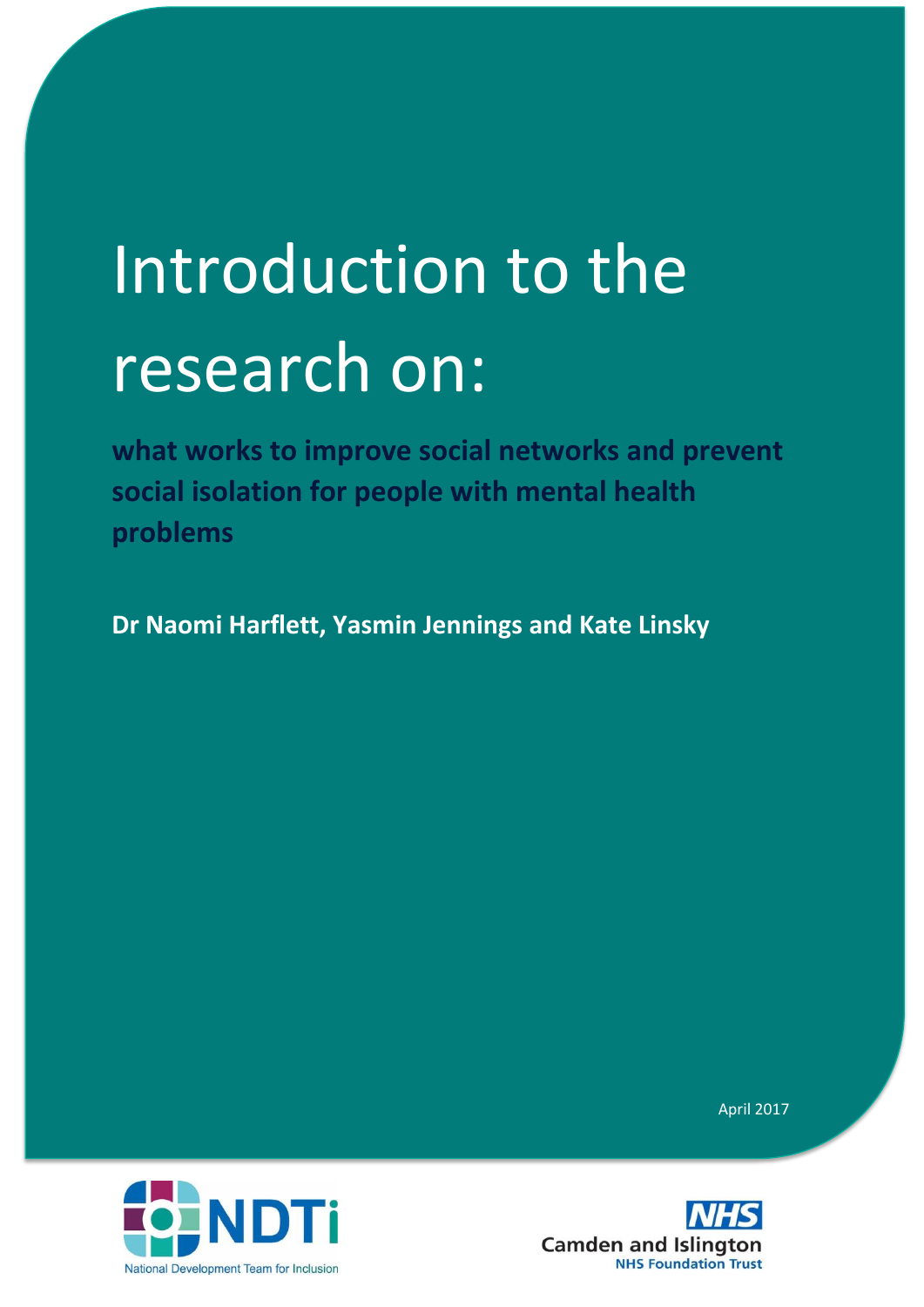

#### **National Development Team for Inclusion**

First Floor 30-32 Westgate Buildings Bath BA1 1EF T: 01225 789135 F: 01225 338017

[www.ndti.org.uk](http://www.ndti.org.uk/)

| <b>Background</b>                                    | 3  |
|------------------------------------------------------|----|
| <b>Introduction</b>                                  | 3  |
| Overview of the quantity and quality of the research | 4  |
| <b>Summary of the studies reviewed</b>               | 4  |
| <b>Some key findings</b>                             | 5  |
| Summary of areas for possible future research        | 5  |
| Table of the research studies reviewed               | 6  |
| Notes on the search                                  | 17 |

© 2017 National Development for Inclusion [www.ndti.org.uk](http://www.ndti.org.uk/)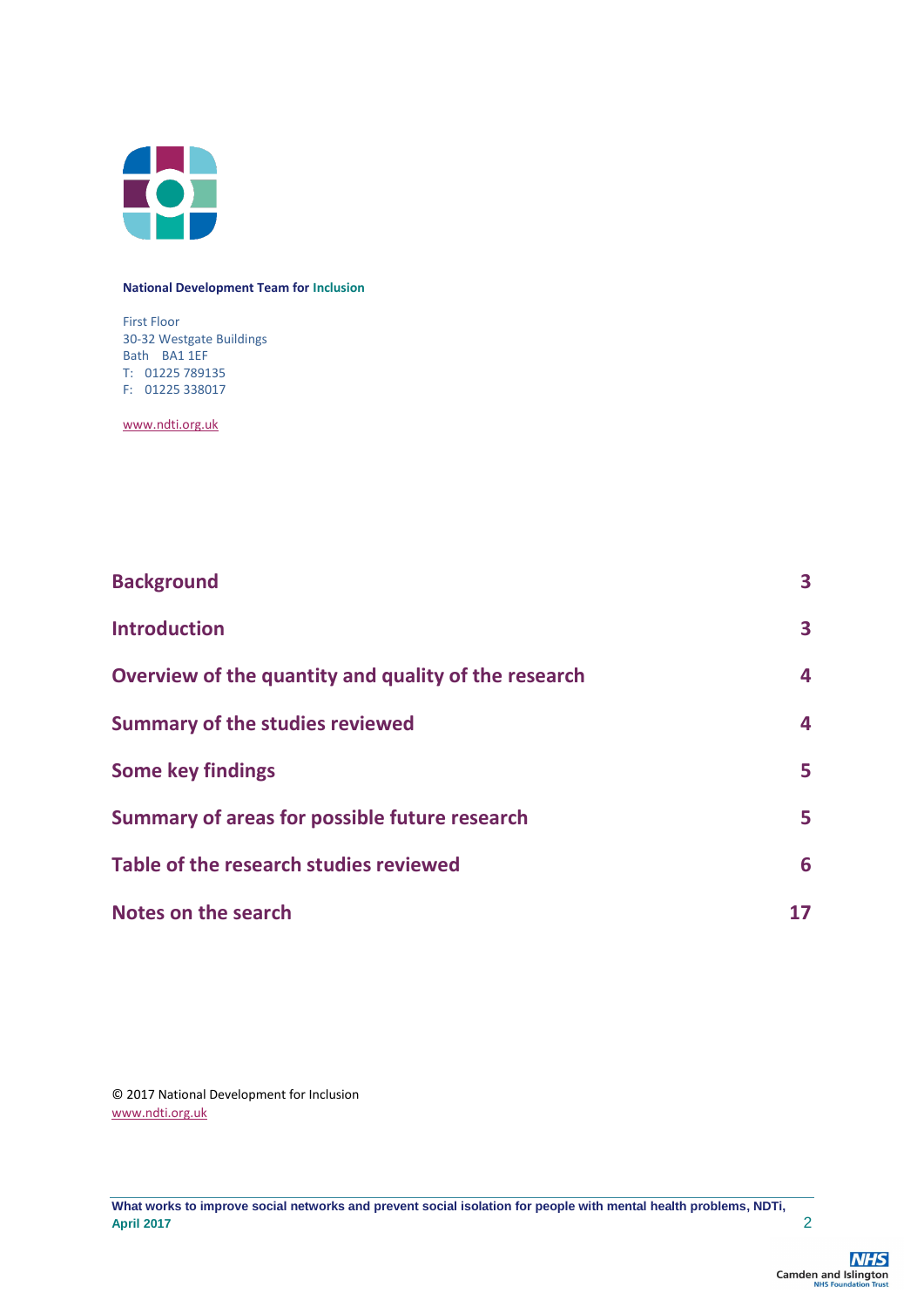

### Background

The National Development Team for Inclusion (NDTi) has carried out four short scoping reviews of research in areas of social care that were identified as relevant to the work of the Camden and Islington NHS Foundation Trust (C&I):

- The effectiveness of supported housing and accommodation for people with mental health problems
- The impact and effectiveness of meaningful activity for people with mental health problems
- Experiences of the Mental Health Act and the role of professionals involved
- What works to improve the social networks and prevent social isolation for people with mental health problems

The focus is on the social, rather than therapeutic or clinical, outcomes.

The papers do not claim to be a comprehensive account of all evidence available in this area. Instead they are provided for those who are interested in what research already exists, where to find it and what areas might usefully be further explored.

#### Introduction

This paper provides a review of research into what works to improve the social networks and prevent social isolation for people with mental health problems.

The summary provides:

- An overview of the quantity and quality of the research in this area
- A summary of the studies reviewed
- **•** Some key findings
- A summary of areas identified for future research
- A table detailing the research studies reviewed and their relevant findings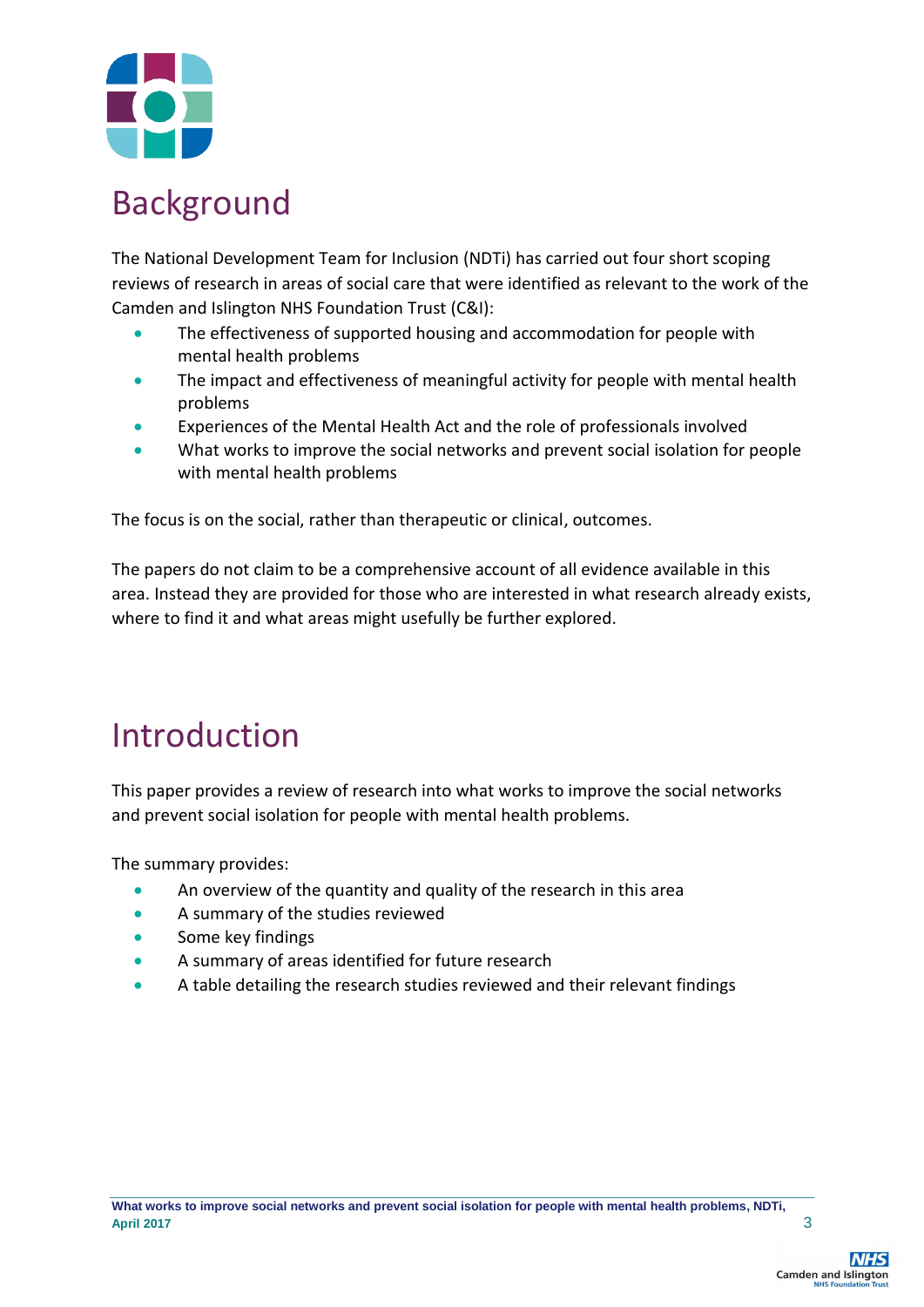

# Overview of the quantity and quality of the research

- There is very little research on interventions to reduce or prevent loneliness and social isolation specifically for people with mental health problems – studies and reviews predominantly focus on loneliness or isolation experienced by older people
- The studies which review interventions to prevent or reduce social isolation and loneliness include evidence from outside the UK and pre-2000 – there appears to be little, recent UK-based recent research in this area.
- There are more research studies on the social networks of people with mental health problems, including studies which look at the impact of mental health services, accommodation type, or the role of staff in improving social networks.
- Some recent and relevant research studies of social networks have been conducted but are yet to publish full results (see Webber et al and the McPin Foundation below).
- Studies which focus on social networks tend to measure the quantity rather than quality of social contacts and how social contacts are experienced.

#### Summary of the studies reviewed

- 24 studies in total
- **Eight reviews including three systematic reviews and two meta-analyses**
- **10 quantitative studies including two controlled trials and one quasi-experimental** study
- Three qualitative studies including interviews (one), focus groups (one) and interviews and observations (one)
- Three mixed-methods studies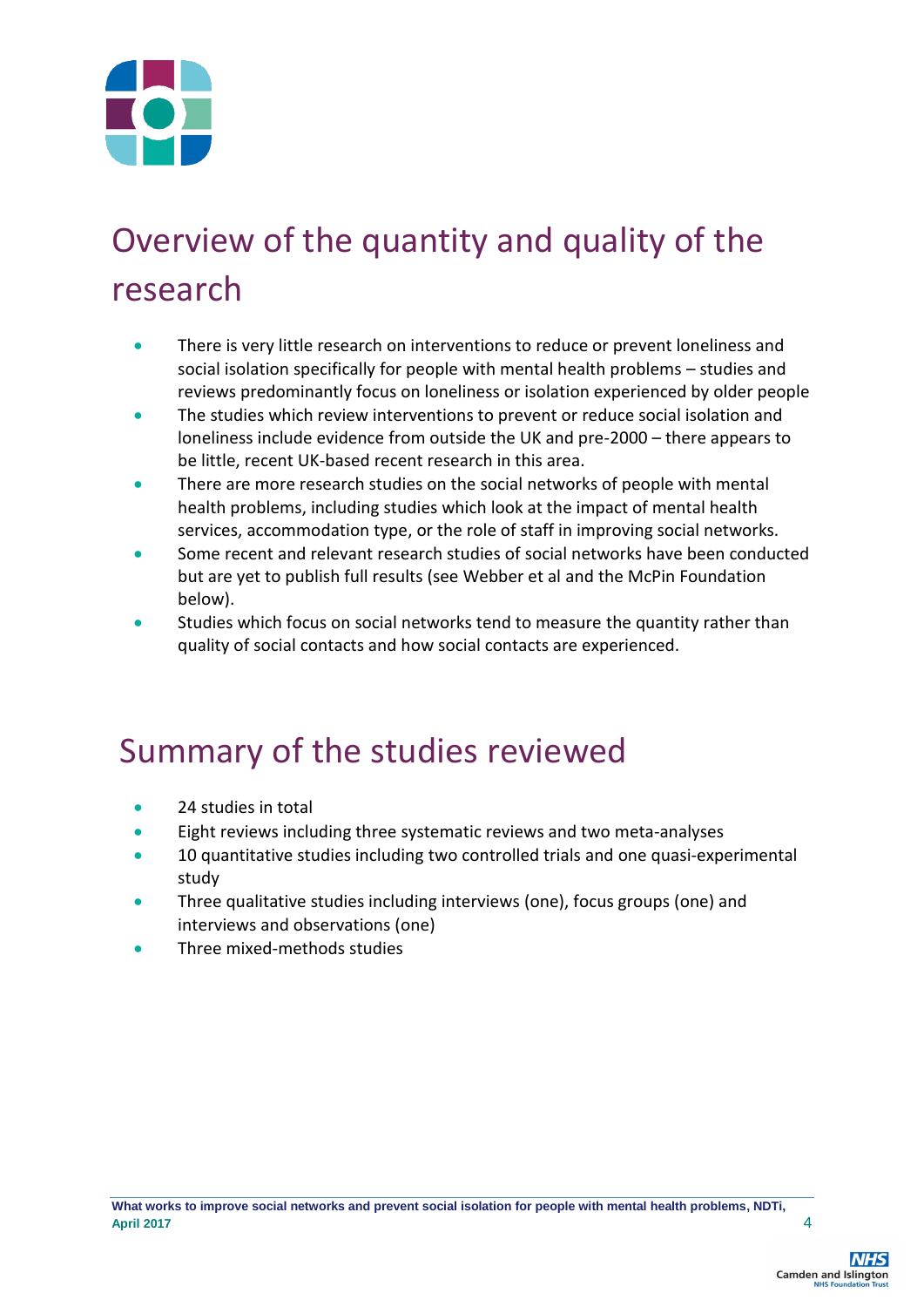

## Some key findings

- The evidence around effectiveness of interventions to prevent loneliness and social isolation is patchy and findings are inconsistent.
- The evidence shows that staff can play a key role in facilitating social networks.
- It appears that befriending may be beneficial to peoples' mental health, but there is inconclusive evidence on the impact of peer support.
- Various activity or occupation-based interventions such as horticulture, sport and learning - have been found to increase social networks and reduce social isolation.

### Summary of areas for possible future research

- Research on loneliness specifically among people with mental health problems, including the prevalence of loneliness compared to the general population and the experiences of loneliness.
- How/whether interventions designed for preventing or addressing loneliness for older people are effective for people with mental health problems.
- How the experience of loneliness is related to size/quality of social network.
- Qualitative research which looks at the quality of social contacts as well as the quantity.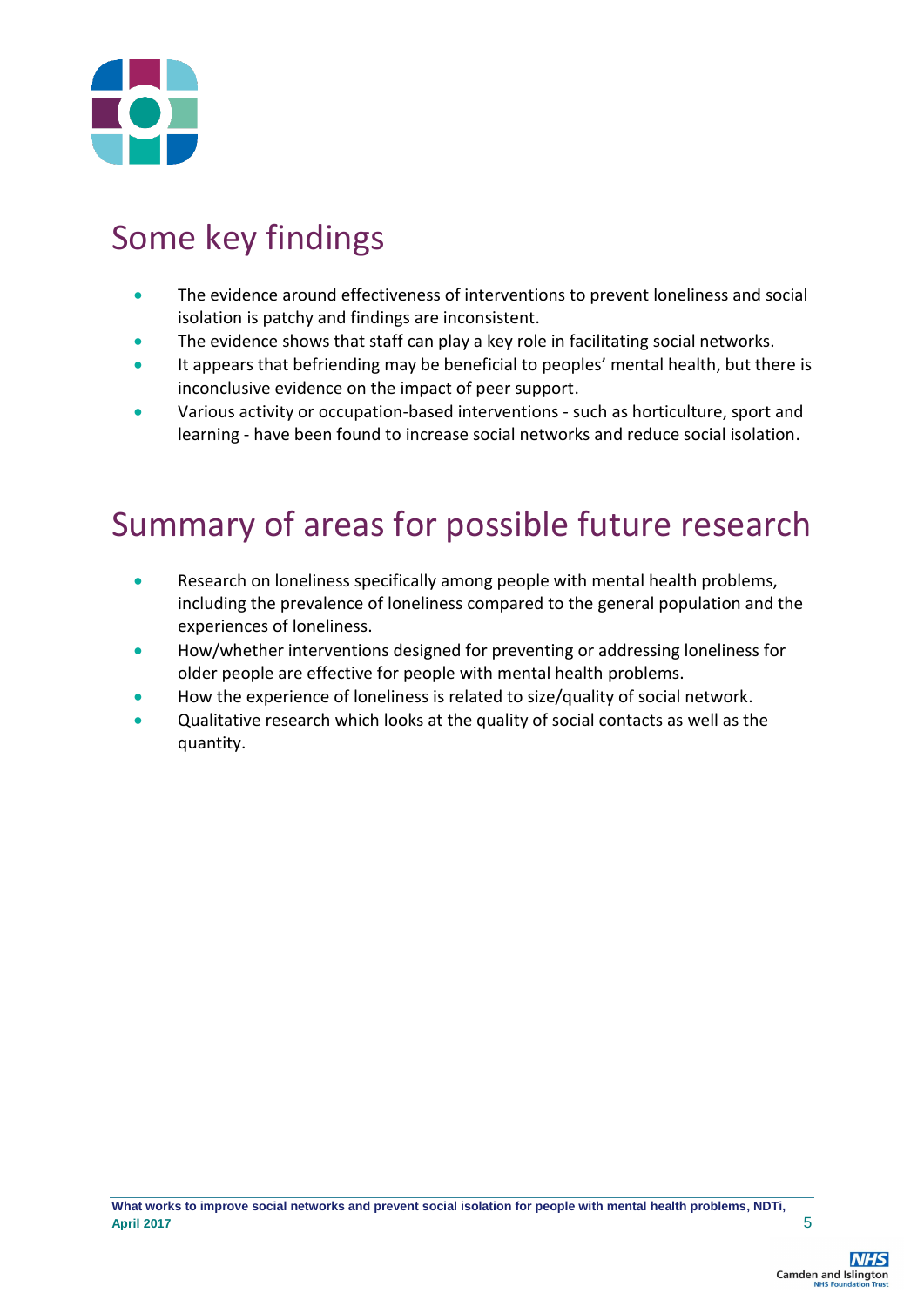

#### Table of the research studies reviewed

| <b>Reference</b>                                                                                                                                                       | <b>Publication</b><br>type | <b>Methodology and sample</b><br><b>size</b>                                                       | Subject, aims or research<br>question                                                                                                             | <b>Summary of relevant findings</b>                                                                                                                                                                                                                                                                                                                                                                                                                                                                                                                                                                                                                                                                                                                                                          |
|------------------------------------------------------------------------------------------------------------------------------------------------------------------------|----------------------------|----------------------------------------------------------------------------------------------------|---------------------------------------------------------------------------------------------------------------------------------------------------|----------------------------------------------------------------------------------------------------------------------------------------------------------------------------------------------------------------------------------------------------------------------------------------------------------------------------------------------------------------------------------------------------------------------------------------------------------------------------------------------------------------------------------------------------------------------------------------------------------------------------------------------------------------------------------------------------------------------------------------------------------------------------------------------|
| <b>Impact of mental health</b><br>service provision including<br>accommodation                                                                                         |                            |                                                                                                    |                                                                                                                                                   |                                                                                                                                                                                                                                                                                                                                                                                                                                                                                                                                                                                                                                                                                                                                                                                              |
| Anderson, K., Laxhman, N.<br>and Priebe, S. (2015). Can<br>mental health<br>interventions change social<br>networks? A systematic<br>review. BMC<br>Psychiatry, 15(1). | Peer-reviewed<br>journal   | Systematic Review of<br>interventions to expand<br>social networks (n=5),<br>since 1980, worldwide | To assess what<br>interventions for expanding<br>social networks have<br>previously been tested and<br>to what extent they have<br>been effective | The interventions included: guided peer support, a volunteer<br>partner scheme, supported engagement in social activity, dog-<br>assisted integrative psychological therapy and psychosocial<br>skills training.<br>Four of the five studies demonstrated an observable increase<br>in the size of patients' social networks at the end of the<br>intervention, suggesting that interventions which directly<br>target the size of an individuals' network can be effective.<br>However, the findings of the study are limited by the small<br>number of interventions included, and do not identify which<br>components of interventions are particularly effective, or<br>determine to what extent the increased networks, over time,<br>impact on patients' symptoms and quality of life. |

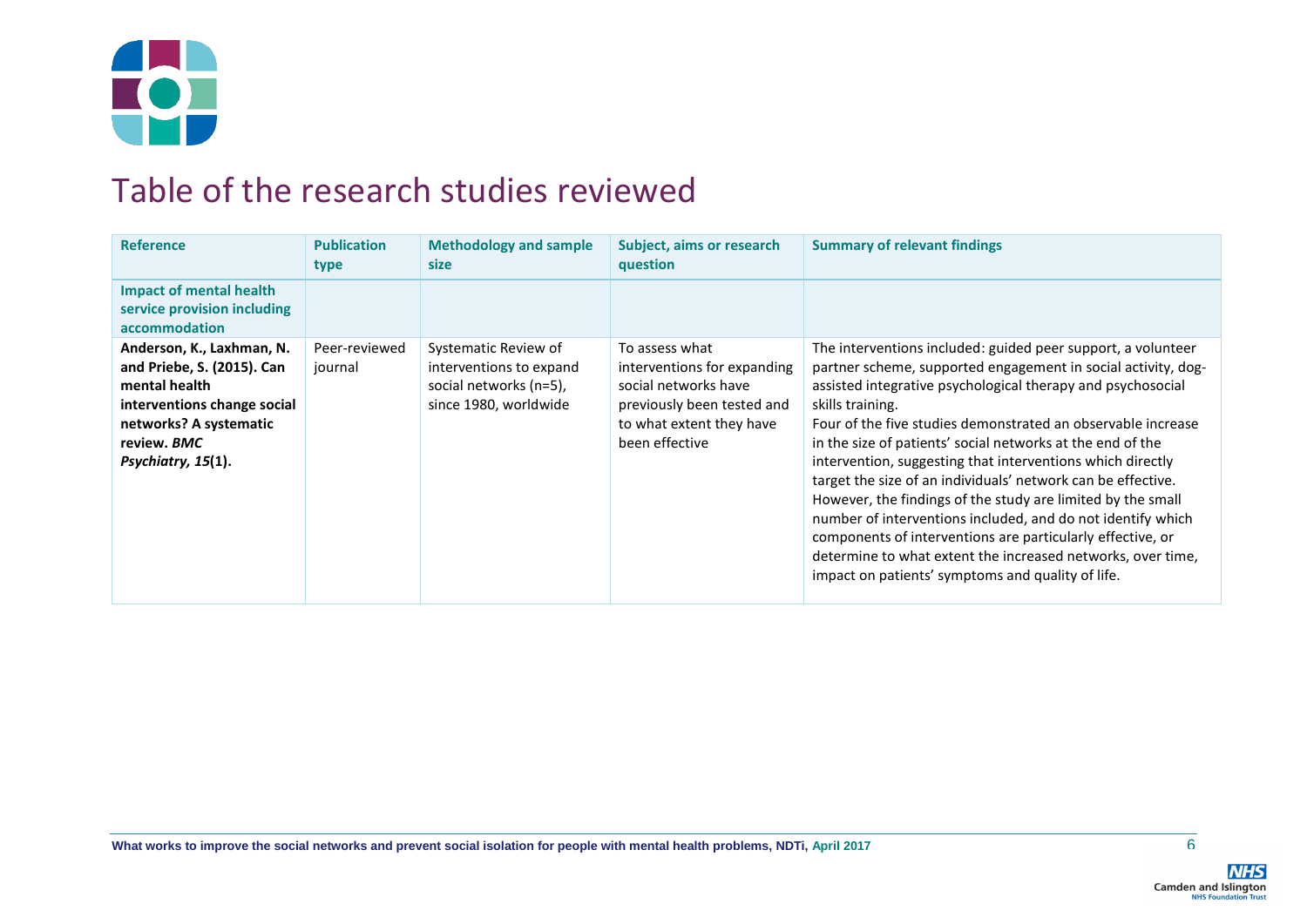| Newlin, M., Webber, M.,<br>Morris, D. and Howarth, S.<br>(2015). Social participation<br>interventions for adults<br>with mental health<br>problems: A review and<br>narrative synthesis. Social<br>Work Research, 39(3), 167-<br>180.                                                                                                                  | Peer-reviewed<br>journal | Systematic review                                                                                                                                                                                                                                                                                                                                                                                          | Systematically review<br>evidence of the<br>effectiveness of<br>interventions that aim to<br>enhance the social<br>participation of adults with<br>mental health problems in<br>their wider communities,<br>outside of formal mental<br>health services | 16 articles reporting on 14 unique interventions met the<br>inclusion criteria. Interventions were categorised by the main<br>features of the approach. The outcomes assessed were<br>increases in social activity levels and development of social<br>networks. Studies that did not aim to affect the development<br>of social networks beyond mental health services were<br>excluded.<br>Asset-based approaches, social skills development, and<br>resource finding to enhance community participation appeared<br>to be most effective. Therapeutic relationships and goal setting<br>also demonstrated some positive impact. Evidence for the<br>effectiveness of peer support was weak, though this<br>intervention may potentially contribute to recovery.<br>Only four studies had a low risk of bias; however, the study<br>highlights the components that may be effective.<br>By integrating these into their practice, social workers could<br>become more effective at enhancing social participation of<br>people with mental health problems. |
|---------------------------------------------------------------------------------------------------------------------------------------------------------------------------------------------------------------------------------------------------------------------------------------------------------------------------------------------------------|--------------------------|------------------------------------------------------------------------------------------------------------------------------------------------------------------------------------------------------------------------------------------------------------------------------------------------------------------------------------------------------------------------------------------------------------|---------------------------------------------------------------------------------------------------------------------------------------------------------------------------------------------------------------------------------------------------------|---------------------------------------------------------------------------------------------------------------------------------------------------------------------------------------------------------------------------------------------------------------------------------------------------------------------------------------------------------------------------------------------------------------------------------------------------------------------------------------------------------------------------------------------------------------------------------------------------------------------------------------------------------------------------------------------------------------------------------------------------------------------------------------------------------------------------------------------------------------------------------------------------------------------------------------------------------------------------------------------------------------------------------------------------------------|
| Pinfold, V., Sweet, D.,<br>Porter, I., Quinn, C., Byng,<br>R., Griffiths, C.,<br>Billsborough, J., Gragn<br>Enki, D., Chandler, R.,<br>Webber, M.P. and Larsen,<br>J.A. (2015). Improving<br>community health<br>networks for people with<br>severe mental illness: a<br>case study investigation.<br><b>Health Service Delivery</b><br>Research, 3(5). | Research<br>report       | Mixed-methods $-$<br>network mapping<br>interviews (n=150) and in-<br>depth follow-up interviews<br>with people with severe<br>mental illness (n=41);<br>interviews with<br>organisation stakeholders<br>(n=30); organisation<br>leaders (n=12); and<br>interviews with<br>practitioners including GPs,<br>psychiatrists, care<br>coordinators (n=44)<br>in a London Borough and<br>area of the South West | To understand how<br>connections to people,<br>places and activities were<br>utilised by individuals with<br>severe mental illness (SMI)<br>to benefit health and<br>wellbeing                                                                          | The study identified three types of personal network: diverse<br>and active; family and stable; and formal and sparse.<br>Participants' network type was significantly associated with<br>four variables: living alone or not; housing status; formal<br>education; and long-term sickness or disability. Diagnosis was<br>not a factor.<br>Qualitative interviews identified evidence of recognition of the<br>importance and value of social support and active connection<br>management, even for those most affected by mental illness.<br>Various tensions in personal networks were identified, such as<br>relationships with practitioners or families, dealing with the<br>impact of stigma, or frustrations of not being in employment,<br>which all impact on network resources and wellbeing.<br>Connectedness within personal networks and activity for<br>supporting recovery is valuable in shaping identity, providing<br>meaning to life and a sense of belonging, accessing new                                                              |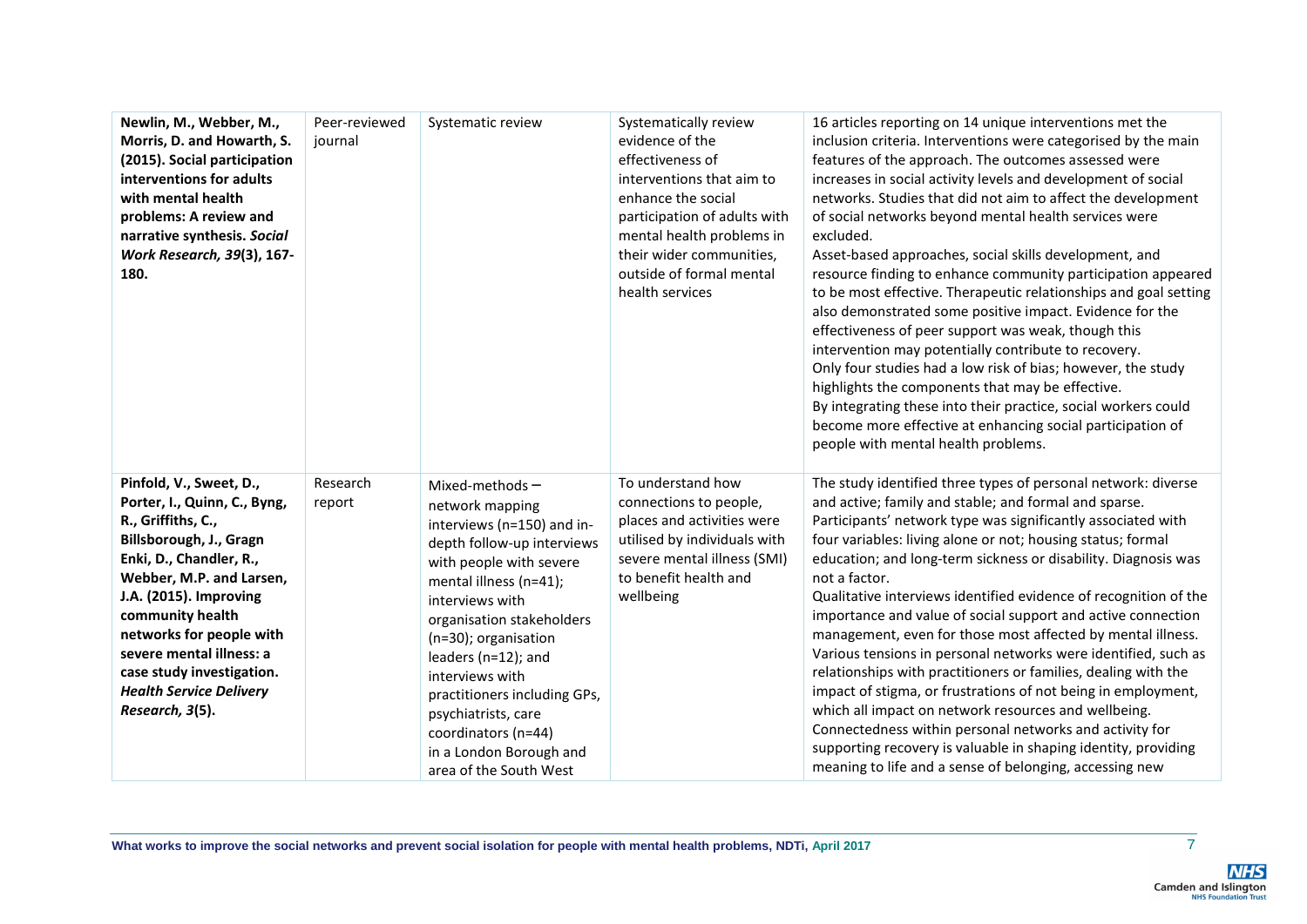|                                                                                                                                                                                                                                                                                       |                          |                                                                                                                                                                                                                                                          |                                                                                                                                                                                                                                                                             | resources, structuring routine and helping individuals to 'move<br>along' in their journey to recovery.<br>Healthcare practitioners recognised the importance of social<br>factors for recovery but cited systemic barriers to addressing<br>these issues.<br>Outcome criteria limited holistic recovery-focused practices,<br>even within third sector organisations whose remit involved<br>increasing clients' social connectedness.<br>While service providers were keen to promote recovery-<br>focused practices, there were contrasts between recovery<br>ideology within health policy and practice on the ground, and<br>the social aspects of supporting people with SMI are often<br>underprioritised in the healthcare system.<br>Strategic multiagency working was seen as crucial, but few<br>examples of embedded multisector organisation partnerships<br>were identified. |
|---------------------------------------------------------------------------------------------------------------------------------------------------------------------------------------------------------------------------------------------------------------------------------------|--------------------------|----------------------------------------------------------------------------------------------------------------------------------------------------------------------------------------------------------------------------------------------------------|-----------------------------------------------------------------------------------------------------------------------------------------------------------------------------------------------------------------------------------------------------------------------------|--------------------------------------------------------------------------------------------------------------------------------------------------------------------------------------------------------------------------------------------------------------------------------------------------------------------------------------------------------------------------------------------------------------------------------------------------------------------------------------------------------------------------------------------------------------------------------------------------------------------------------------------------------------------------------------------------------------------------------------------------------------------------------------------------------------------------------------------------------------------------------------------|
| Webber, M., Reidy, H.,<br>Ansari, D., Stevens, M. and<br>Morris, D. (2015),<br><b>Enhancing social networks:</b><br>A qualitative study of<br>health and social care<br>practice in UK mental<br>health services. Health and<br><b>Social Care in the</b><br>Community 23(2) 180-189. | Peer-reviewed<br>journal | Ethnographic field<br>methods including semi-<br>and un-structured<br>interviews, observation<br>and informal discussion in<br>six health and social care<br>agencies in England with<br>practitioners (n=73) and<br>people who use services<br>$(n=51)$ | To understand how<br>practitioners help people<br>recovering from psychosis<br>to develop their social<br>networks, in particular to<br>investigate how workers<br>create new opportunities<br>for social engagements and<br>support development of<br>social relationships | Four overarching themes emerged: worker skills, attitudes and<br>roles; connecting people processes; the role of the agency; and<br>barriers to network development.<br>The sub-themes which are important in supporting people to<br>develop and maintain their social connections included worker<br>attitudes; person-centred approach; equality of worker-<br>individual relationship; goal setting; creating new networks<br>and relationships; engaging through activities; practical<br>support; existing relationships; the individual taking<br>responsibility; identifying and overcoming barriers; and moving<br>on.<br>Agencies with stronger and more numerous connections with<br>other community projects and networks appeared better able<br>to connect service users with local opportunities.                                                                           |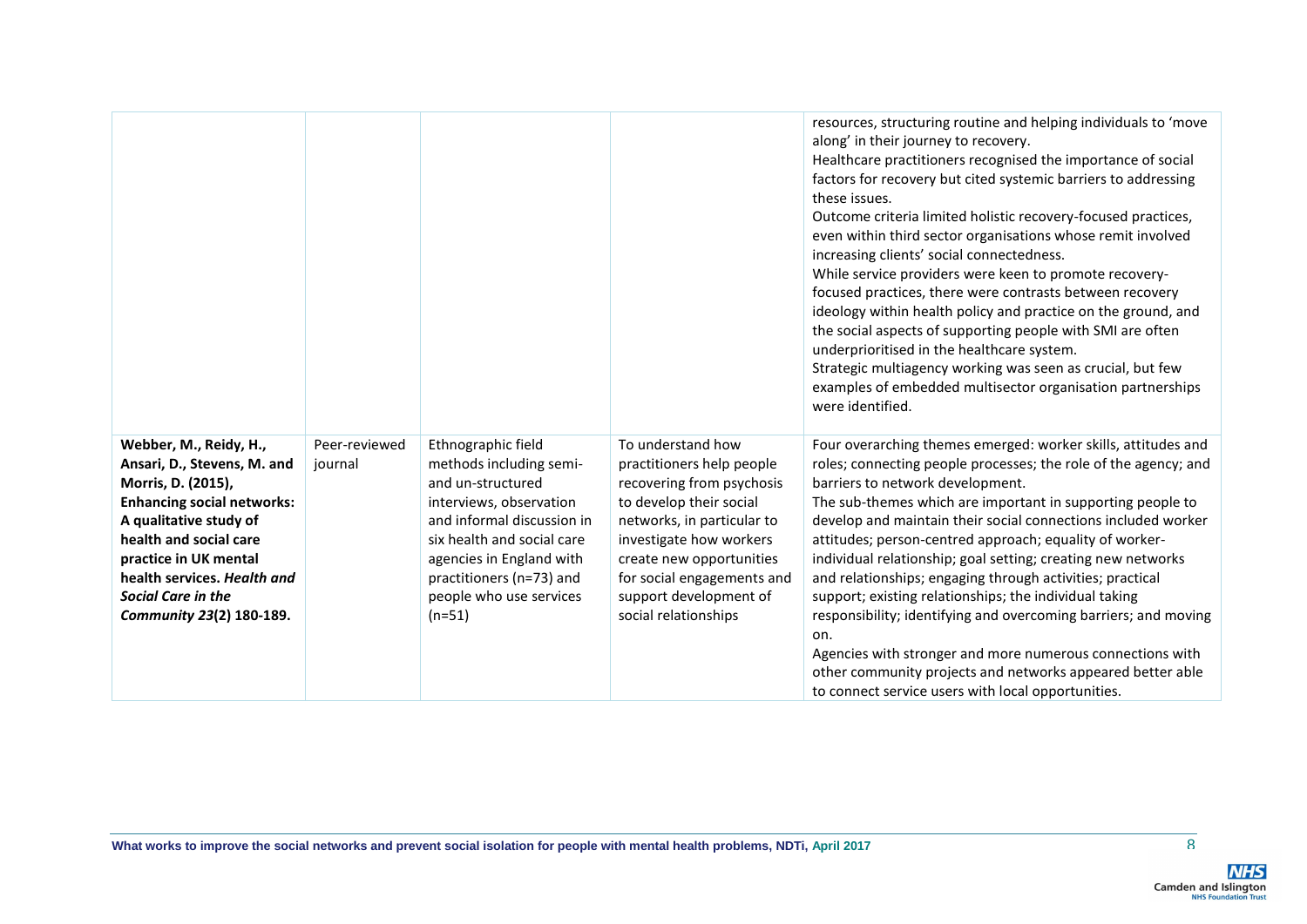| Webber, M., Reidy, H.,         | Summary of | Quasi-experimental pilot in | To evaluate the              | When the Connecting People Intervention model is fully              |
|--------------------------------|------------|-----------------------------|------------------------------|---------------------------------------------------------------------|
| Ansari, D., Stevens, M. and    | findings   | 14 social and health care   | effectiveness and cost-      | implemented, it improves social outcomes for service users at       |
| Morris, D. (2015),             |            | agencies in England from    | effectiveness of the         | no greater cost than when it is only partially implemented.         |
| <b>Evaluation of the</b>       |            | both the third and          | <b>Connecting People</b>     | Specifically, they had access to more social resources from         |
|                                |            |                             | Intervention model in        |                                                                     |
| <b>Connecting People</b>       |            | statutory sectors           |                              | within their networks, such as advice (e.g. about money             |
| Intervention: A Pilot Study.   |            |                             | enhancing the social         | problems or employment), information (e.g. about local              |
| <b>School for Social Care</b>  |            |                             | participation of people with | council services or health and fitness), or practical support (e.g. |
| <b>Research: University of</b> |            |                             | mental health problems or    | lending money or help around the house) from the people they        |
| York.                          |            |                             | a learning disability        | knew. Also, they felt more included in society than those in        |
|                                |            |                             |                              | agencies where the CPI model was only partially implemented.        |
|                                |            |                             |                              | Partial implementation occurred when there was minimal              |
|                                |            |                             |                              | engagement with the services users' local community,                |
|                                |            |                             |                              | strengths and goals of service users were not fully assessed, or    |
|                                |            |                             |                              | practitioners were minimally involved in supporting service         |
|                                |            |                             |                              | users to develop and maintain their social relationships, for       |
|                                |            |                             |                              | example.                                                            |
|                                |            |                             |                              | Many participants in the study lacked the funds to undertake        |
|                                |            |                             |                              | even inexpensive activities in the community, which presented       |
|                                |            |                             |                              | a significant barrier to their social participation. It is possible |
|                                |            |                             |                              | that creative use of personal budgets could address this. Also,     |
|                                |            |                             |                              | fundamental needs such as housing were more important for           |
|                                |            |                             |                              | some people than enhancing their social connections. Because        |
|                                |            |                             |                              | social participation is not always cost neutral, it is likely that  |
|                                |            |                             |                              | the CPI model works best in cases where people have their           |
|                                |            |                             |                              | fundamental needs met and are financially stable.                   |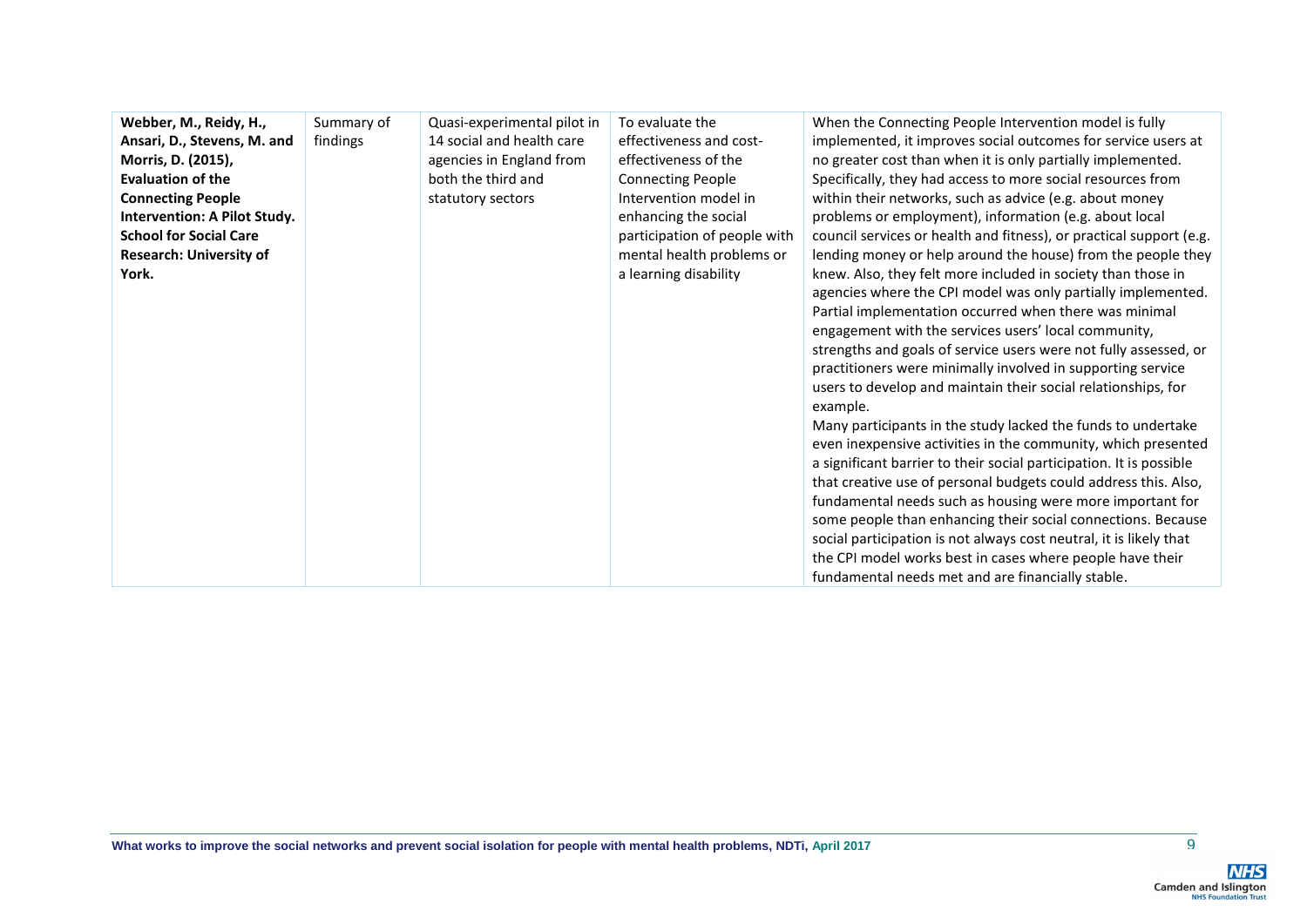| Webber, M., Morris, D.,<br>McCrone, P., Stevens, M.,<br>Kaiser, P. and Bates, P.<br>(2014). The Connecting<br><b>People Intervention:</b><br><b>Enhancing social</b><br>connections and wellbeing<br>of adults with mental<br>health problems or<br>learning disability.<br><b>Presented at School for</b><br><b>Social Care Research</b><br>Conference 2014, London. | Conference<br>presentation | Quasi-experimental study<br>across 16 agencies - 155<br>new referrals were<br>interviewed at baseline<br>(mental health <65 n=121,<br>>65 n=9, LD, n=25) and 116<br>at nine-month follow-up                                                                                                                                                                                 | To evaluate effectiveness<br>and cost-effectiveness of<br>the Connecting People<br>Intervention model (a<br>model which was<br>developed from the<br>findings reported in<br>Webber et al (2015) study<br>of how health and social<br>care workers help people to<br>develop and maintain<br>relationships) with adults<br>with mental health<br>problems (below and above<br>65) and adults with learning<br>disabilities | Social networks can be enhanced by health and social care<br>workers.<br>Implementation of new models and working practices need to<br>be fully supported by agencies to maximise their effectiveness.<br>Workers need to be 'given permission' to undertake<br>community-oriented or community development work.<br>Performance targets, service reconfigurations, public sector<br>cuts and wider austerity hampers innovation.                                                                                                                                                                                                                                                                                                       |
|-----------------------------------------------------------------------------------------------------------------------------------------------------------------------------------------------------------------------------------------------------------------------------------------------------------------------------------------------------------------------|----------------------------|-----------------------------------------------------------------------------------------------------------------------------------------------------------------------------------------------------------------------------------------------------------------------------------------------------------------------------------------------------------------------------|----------------------------------------------------------------------------------------------------------------------------------------------------------------------------------------------------------------------------------------------------------------------------------------------------------------------------------------------------------------------------------------------------------------------------|-----------------------------------------------------------------------------------------------------------------------------------------------------------------------------------------------------------------------------------------------------------------------------------------------------------------------------------------------------------------------------------------------------------------------------------------------------------------------------------------------------------------------------------------------------------------------------------------------------------------------------------------------------------------------------------------------------------------------------------------|
| Forrester-Jones, R.,<br>Carpenter, J., Coolen-<br>Schrijner, P., Cambridge,<br>P., Tate, A., Hallam, A.,<br>Beecham, J., Knapp, M.<br>and Wooff, D. (2012)<br>Good friends are hard to<br>find? The social networks<br>of people with mental<br>illness 12 years after<br>deinstitutionalisation.<br>Journal of Mental Health,<br>$21(1), 4-14.$                      | Peer-reviewed<br>journal   | Interviews using the Social<br>Network Guide to measure<br>social networks with<br>people with a long-term<br>mental illness (n=85), 12<br>years after resettlement<br>from living in hospital,<br>living in various<br>accommodation types<br>(supported living,<br>hostels/small group<br>homes, residential/nursing<br>homes and six had been<br>readmitted to hospital) | To assess the social<br>networks of a cohort of<br>people with long-term<br>mental illness living in the<br>community for over a<br>decade                                                                                                                                                                                                                                                                                 | Social networks, while small compared to the general public's,<br>were generally larger than those reported in previous studies,<br>possibly reflecting that networks take time to build up (other<br>studies measure networks after much shorter periods in the<br>community).<br>Hospital residents had fewer confidants and close relationships<br>compared with individuals in residential homes or<br>supported/independent placements. Individuals living in<br>hostels/small group homes had fewer companions and were in<br>contact less frequently with network members compared with<br>participants in other accommodation.<br>Individuals older than 65 had a greater number of close<br>relationships than those under 65. |

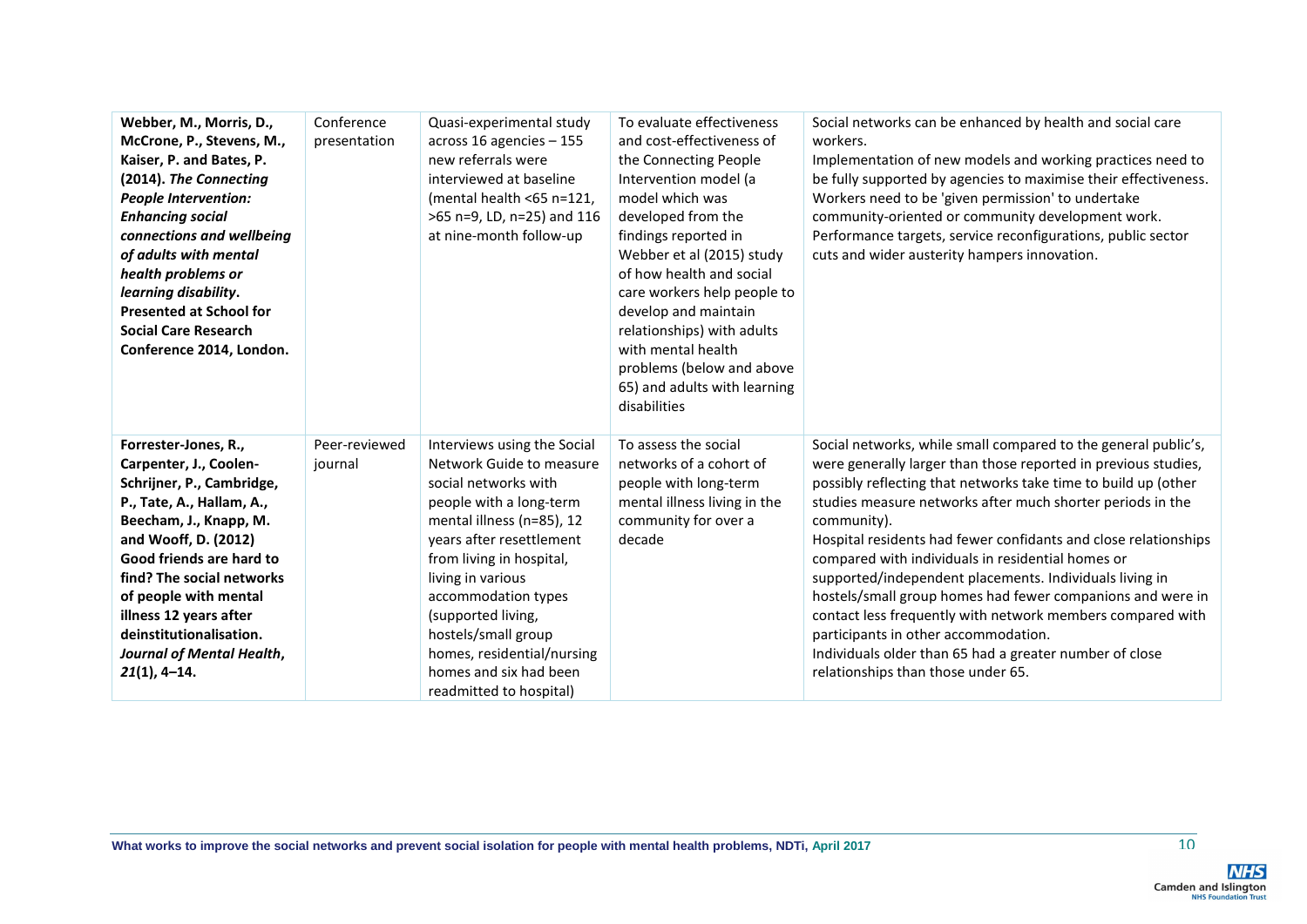| Samh (2006). A World To<br><b>Belong To: Social Networks</b><br>of People with Mental<br><b>Health Problems. Glasgow:</b><br>Samh.                                                                            | Report                   | Face-to-face interviews<br>with regular users of<br>mental health services<br>(n=200), telephone<br>interviews with members<br>of the general public<br>$(n=1000)$ , and mental<br>health service<br>professionals (n=20) in<br>Scotland. Included<br>standardised measure of<br>social support | To explore the contribution<br>that social networks make<br>to the lives of people who<br>use mental health services<br>in Scotland, including<br>looking at how mental<br>health services promote<br>the development of social<br>networks in delivering<br>services to people with<br>mental health problems | There were significant differences between the social contacts<br>of those using mental health services, and the general<br>population: over half of those using services had poor social<br>support, compared to 6% of the general public.<br>Higher levels of social support were reported by those who felt<br>mental health services supported them with family<br>relationships; encouraged friendship within services; and<br>encouraged them to use mainstream services. This suggests<br>that there may be a connection between the support people<br>receive from mental health services and the strength of their<br>social support.<br>The most frequent confidant for service users was a mental<br>health professional.<br>66% of people using services felt that mental health services<br>encouraged friendship within services, and 43% felt that they<br>helped them access other community services like education,<br>leisure and cultural facilities. |
|---------------------------------------------------------------------------------------------------------------------------------------------------------------------------------------------------------------|--------------------------|-------------------------------------------------------------------------------------------------------------------------------------------------------------------------------------------------------------------------------------------------------------------------------------------------|----------------------------------------------------------------------------------------------------------------------------------------------------------------------------------------------------------------------------------------------------------------------------------------------------------------|---------------------------------------------------------------------------------------------------------------------------------------------------------------------------------------------------------------------------------------------------------------------------------------------------------------------------------------------------------------------------------------------------------------------------------------------------------------------------------------------------------------------------------------------------------------------------------------------------------------------------------------------------------------------------------------------------------------------------------------------------------------------------------------------------------------------------------------------------------------------------------------------------------------------------------------------------------------------------|
| Bertram, G. and Stickley, T.<br>(2005). Mental health<br>nurses, promoters of<br>inclusion or perpetuators<br>of exclusion? Journal of<br><b>Psychiatric and Mental</b><br>Health Nursing, 12(4), 387-<br>95. | Peer-reviewed<br>journal | Two qualitative focus<br>groups (total n=10) of staff<br>(qualified staff, health care<br>assistants and tenancy<br>support workers) working<br>in an outreach service<br>which provides intensive<br>support to people living in<br>their own accommodation                                    | To examine the attitudes of<br>staff to the social inclusion<br>agenda and its relevance to<br>their practice                                                                                                                                                                                                  | Findings relevant to how staff enhance or limit the social<br>inclusion of clients: participants found it extremely hard to<br>take ownership of their role in promoting inclusion and tended<br>to externalize the responsibility to the community, the<br>government or the client group themselves; the feeling of<br>professional responsibility sometimes prevented inclusion,<br>particularly balancing the focus on managing risk with<br>promoting inclusion - a paternalistic attitude occasionally<br>prevailed; there was a perception amongst staff that there was<br>a culture of tolerance, rather than acceptance, toward the<br>client group in the local community.                                                                                                                                                                                                                                                                                      |
| Catty, J., Goddard, K. and<br>Burns, T. (2005)<br><b>Social Services and Health</b><br><b>Services Day Care in</b><br><b>Mental Health: The Social</b><br><b>Networks and Care Needs</b>                      | Peer-reviewed<br>journal | Cross-sectional<br>comparative study of<br>service users at two day<br>hospitals (n=98) and four<br>day centres run by<br>voluntary organisations for                                                                                                                                           | To compare users of day<br>hospitals and centres in<br>terms of their social<br>networks, needs for care<br>and demographics                                                                                                                                                                                   | Day centre clients had much larger social networks (three<br>times as many total contacts and twice as many confidants)<br>than users of day hospitals. Much of the difference was<br>accounted for by 'inside' contacts from the day centres, but<br>day centre clients also had more contacts with acquaintances<br>and neighbours outside the centre.                                                                                                                                                                                                                                                                                                                                                                                                                                                                                                                                                                                                                  |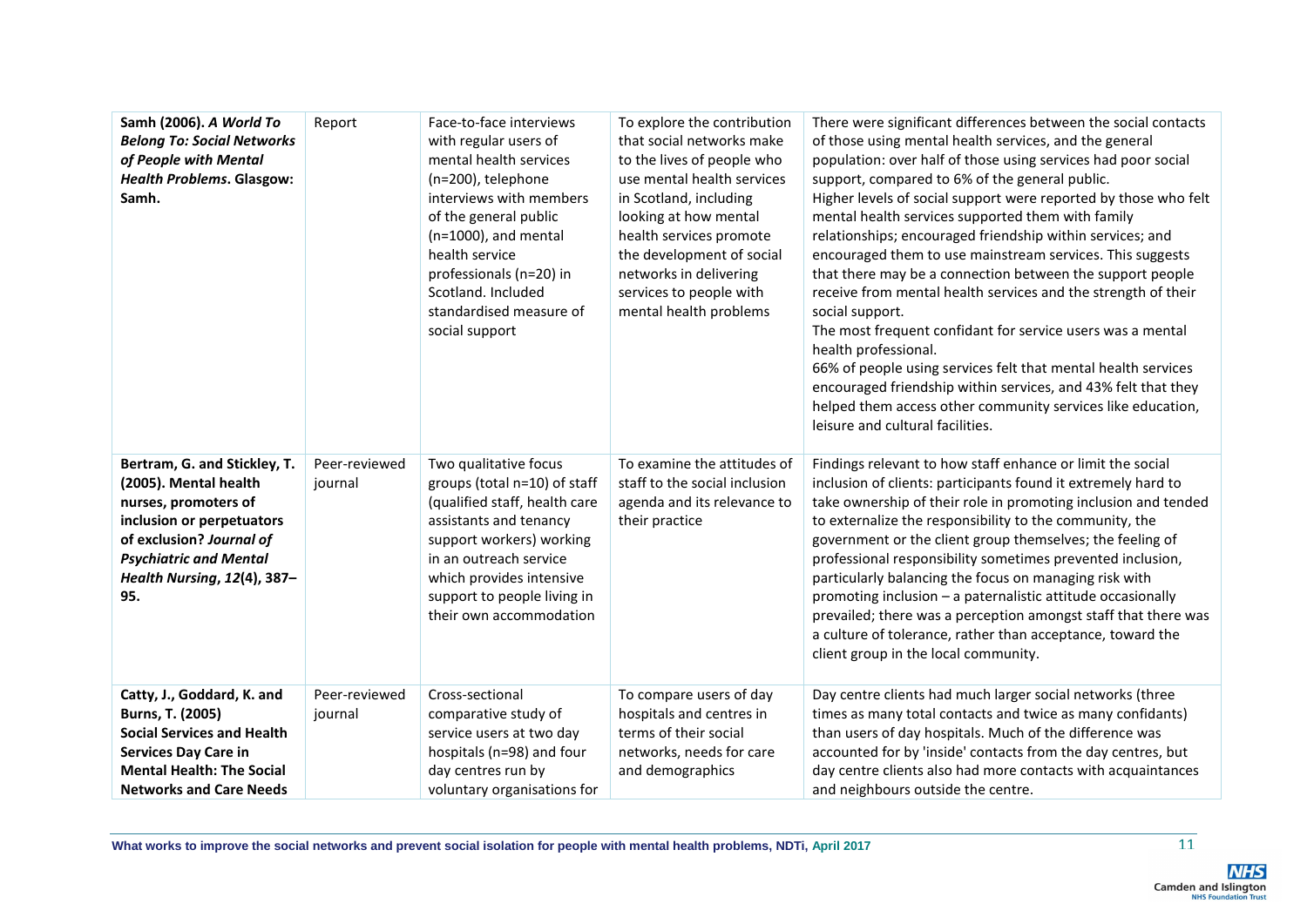| of their Users.<br><b>International Journal of</b><br>Social Psychiatry, 51(1),<br>$23 - 34.$                                                                                                                                                                              |                          | social services (n=102) in<br>London, using measures<br>including Social Network<br>Schedule                                                                                                                                                   |                                                                                                                                                                                                                           | There was no evidence this was protective as day centre clients<br>reported more psychological distress; however, causality<br>cannot be ascertained from this study.                                                                                                                                                                                                                                                                                                                                                                                             |
|----------------------------------------------------------------------------------------------------------------------------------------------------------------------------------------------------------------------------------------------------------------------------|--------------------------|------------------------------------------------------------------------------------------------------------------------------------------------------------------------------------------------------------------------------------------------|---------------------------------------------------------------------------------------------------------------------------------------------------------------------------------------------------------------------------|-------------------------------------------------------------------------------------------------------------------------------------------------------------------------------------------------------------------------------------------------------------------------------------------------------------------------------------------------------------------------------------------------------------------------------------------------------------------------------------------------------------------------------------------------------------------|
| Catty, J., Goddard, K.,<br>White, S. and Burns, T.<br>(2005). Social networks<br>among users of mental<br>health day care--predictors<br>of social contacts and<br>confiding relationships.<br><b>Social Psychiatry and</b><br>Psychiatric Epidemiology,<br>40(6), 467-74. | Peer-reviewed<br>journal | Cross-sectional survey of<br>users of two day hospitals<br>(n=98) and four day<br>centres (n=71) in London,<br>using the Social Network<br>Schedule to measure social<br>networks                                                              | To ascertain what predicts<br>the size of a day care user's<br>social network and the<br>number of confidants they<br>have                                                                                                | A longer duration of contact with services, more unmet needs,<br>working, living in supported accommodation, and needing help<br>with psychiatric symptoms were associated with having a<br>larger network. A longer duration of contact was associated<br>with having more confidants. Day centres users were more<br>likely to confide in people who were friends or neighbours than<br>professionals.<br>For people in day care, the stereotype that people with longer-<br>term mental health problems are socially isolated is<br>contradicted by his study. |
| Goddard, K., Burns, T. and<br>Catty, J. (2004). The impact<br>of day hospital closure on<br>social networks, clinical<br>status, and service use: a<br>naturalistic experiment.<br><b>Community Mental Health</b><br>Journal, 40(3), 223-34.                               | Peer-reviewed<br>journal | Interviews with patients at<br>closure of day hospital and<br>one year after -<br>experimental group (n=31)<br>and control group (n=61)<br>of patients at an<br>unchanged day hospital.<br>Scales measured include<br>Social Network Schedule. | To examine the social,<br>clinical and service use<br>impact of a partial<br>hospitalisation service (day<br>hospital) on its users                                                                                       | Social networks of the discharged patients decreased.                                                                                                                                                                                                                                                                                                                                                                                                                                                                                                             |
| Becker, T., Leese, M.,<br>McCrone, P., Clarkson, P.,<br>Szmukler, G. and<br>Thornicroft, G. (1998).<br><b>Impact of community</b><br>mental health services on<br>users' social networks.<br>PRISM Psychosis Study. 7.<br>The British Journal of                           | Peer-reviewed<br>journal | Prospective controlled<br>study (n=129) using<br>measures including Social<br>Network Schedule to<br>compare social networks<br>before and two years after<br>the introduction of two<br>community mental health<br>services in London         | To measure the difference<br>in change in social network<br>size and components, of<br>those receiving intensive<br>service with two specialist<br>teams, and those receiving<br>a standard service with<br>generic teams | Social network size increased within the intensive service but<br>not in the standard service. For people in the intensive service<br>there was an increase in the number of relatives they had<br>contact with, while other contacts increased for people in the<br>standard service.<br>The intensive sector team's daily practice, high team cohesion,<br>extended opening hours, good staffing levels, and on-call<br>availability may have been reflected in the presence of more<br>relatives in people's social networks.                                  |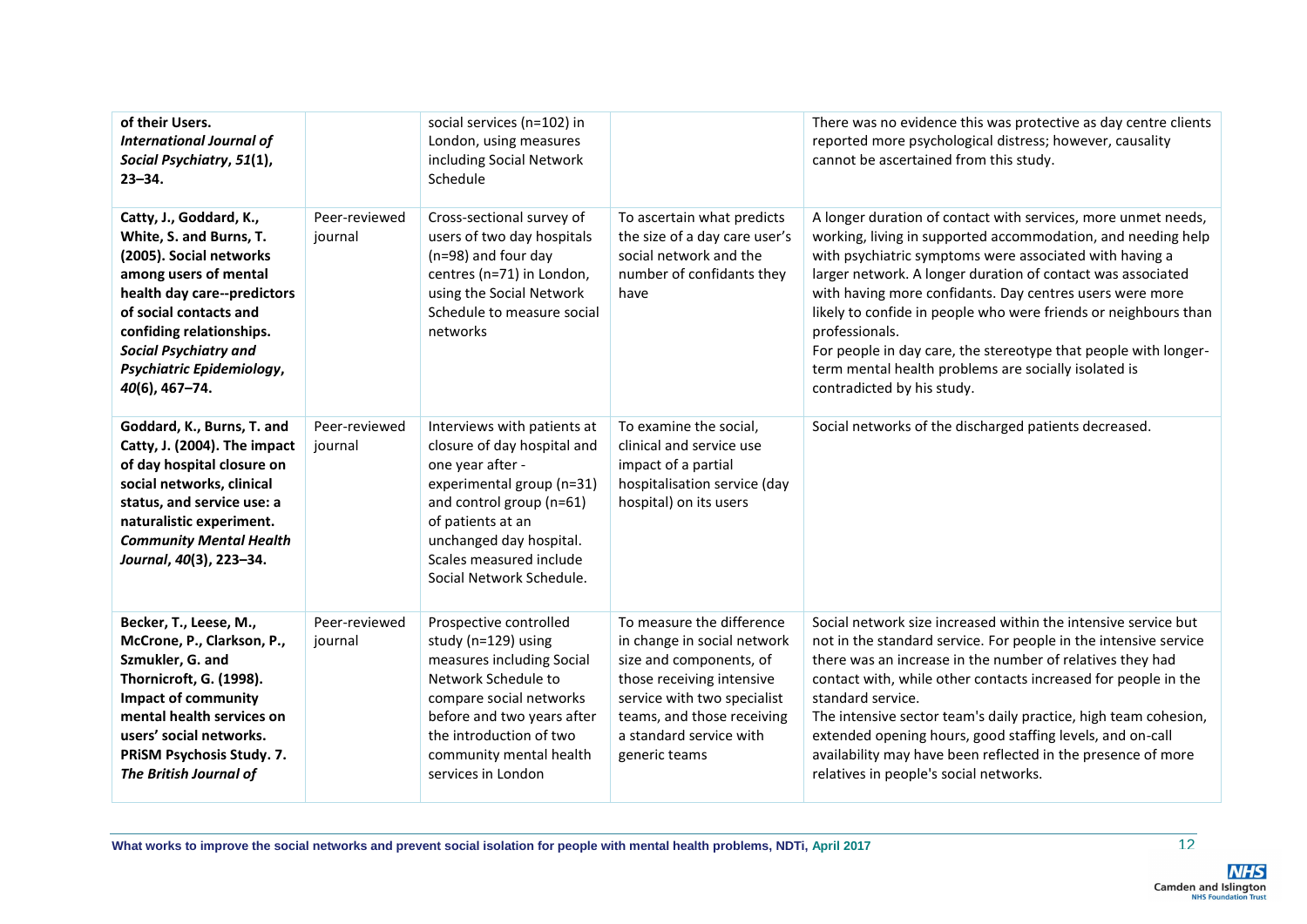| Psychiatry, 173(5), 404-<br>408.                                                                                                                                                                                                                                                                                                                                                               |                          |                                                                                                                                                                                                                                 |                                                                                                                                                                                                                                                                                                          |                                                                                                                                                                                                                                                                                                                                                                                                                                                                                                                                                             |
|------------------------------------------------------------------------------------------------------------------------------------------------------------------------------------------------------------------------------------------------------------------------------------------------------------------------------------------------------------------------------------------------|--------------------------|---------------------------------------------------------------------------------------------------------------------------------------------------------------------------------------------------------------------------------|----------------------------------------------------------------------------------------------------------------------------------------------------------------------------------------------------------------------------------------------------------------------------------------------------------|-------------------------------------------------------------------------------------------------------------------------------------------------------------------------------------------------------------------------------------------------------------------------------------------------------------------------------------------------------------------------------------------------------------------------------------------------------------------------------------------------------------------------------------------------------------|
| <b>Social isolation/loneliness</b><br><b>interventions</b>                                                                                                                                                                                                                                                                                                                                     |                          |                                                                                                                                                                                                                                 |                                                                                                                                                                                                                                                                                                          |                                                                                                                                                                                                                                                                                                                                                                                                                                                                                                                                                             |
| Perese, E. F. and Wolf, M.<br>(2005). Combating<br>loneliness among persons<br>with severe mental illness:<br>social network<br>interventions'<br>characteristics,<br>effectiveness, and<br>applicability. Issues in<br><b>Mental Health Nursing,</b><br>26(6), 591-609.                                                                                                                       | Peer-reviewed<br>journal | Review of evidence of<br>interventions and evidence<br>of potential effectiveness                                                                                                                                               | To provide nurses with<br>knowledge of social<br>network interventions and<br>their characteristics,<br>effectiveness and<br>applicability                                                                                                                                                               | Identified five social network interventions and summarised<br>the evidence of their effectiveness as:<br>Support groups - evidence of expanded social networks and<br>increased friendships.<br>Psychosocial clubs - no reported increase of social networks or<br>friendships.<br>Self-help groups - no reported increases in social networks or<br>friendships.<br>Mutual help groups - evidence of decreased social isolation;<br>no reported increase of friendships.<br>Volunteer groups - increase in social activities; increase in<br>friendships. |
| <b>Peer support and</b><br>befriending interventions                                                                                                                                                                                                                                                                                                                                           |                          |                                                                                                                                                                                                                                 |                                                                                                                                                                                                                                                                                                          |                                                                                                                                                                                                                                                                                                                                                                                                                                                                                                                                                             |
| Simpson, A., Flood, C.,<br>Rowe, J., Quigley, J., Hall,<br>C., Evans, R., Sheman, P.<br>and Bowers, L. (2014)<br>Results of a pilot<br>randomised controlled trial<br>to measure the clinical and<br>cost effectiveness of peer<br>support in increasing hope<br>and quality of life in<br>mental health patients<br>discharged from hospital in<br>the UK. BMC Psychiatry,<br>$14(1)$ , 1-14. | Peer-reviewed<br>journal | Randomised controlled<br>trial in inner London -<br>intervention group<br>receiving peer support<br>(n=23) and control group<br>(n=23). Measures included<br>UCLA loneliness scale at<br>one and three months<br>post-discharge | To explore whether peer<br>support in addition to usual<br>aftercare for patients<br>during the transition from<br>hospital to home would<br>increase hope, reduce<br>loneliness, improve quality<br>of life and show cost-<br>effectiveness compared<br>with patients receiving<br>usual aftercare only | There was no statistically significant difference between the<br>peer support group and those receiving usual care for hope or<br>loneliness measures.<br>There was no statistically significant difference in costs of peer<br>support and usual care.<br>Rather than concluding peer support has no effect on hope<br>and loneliness, because of the small numbers in the sample the<br>authors call for a bigger study on the subject.                                                                                                                   |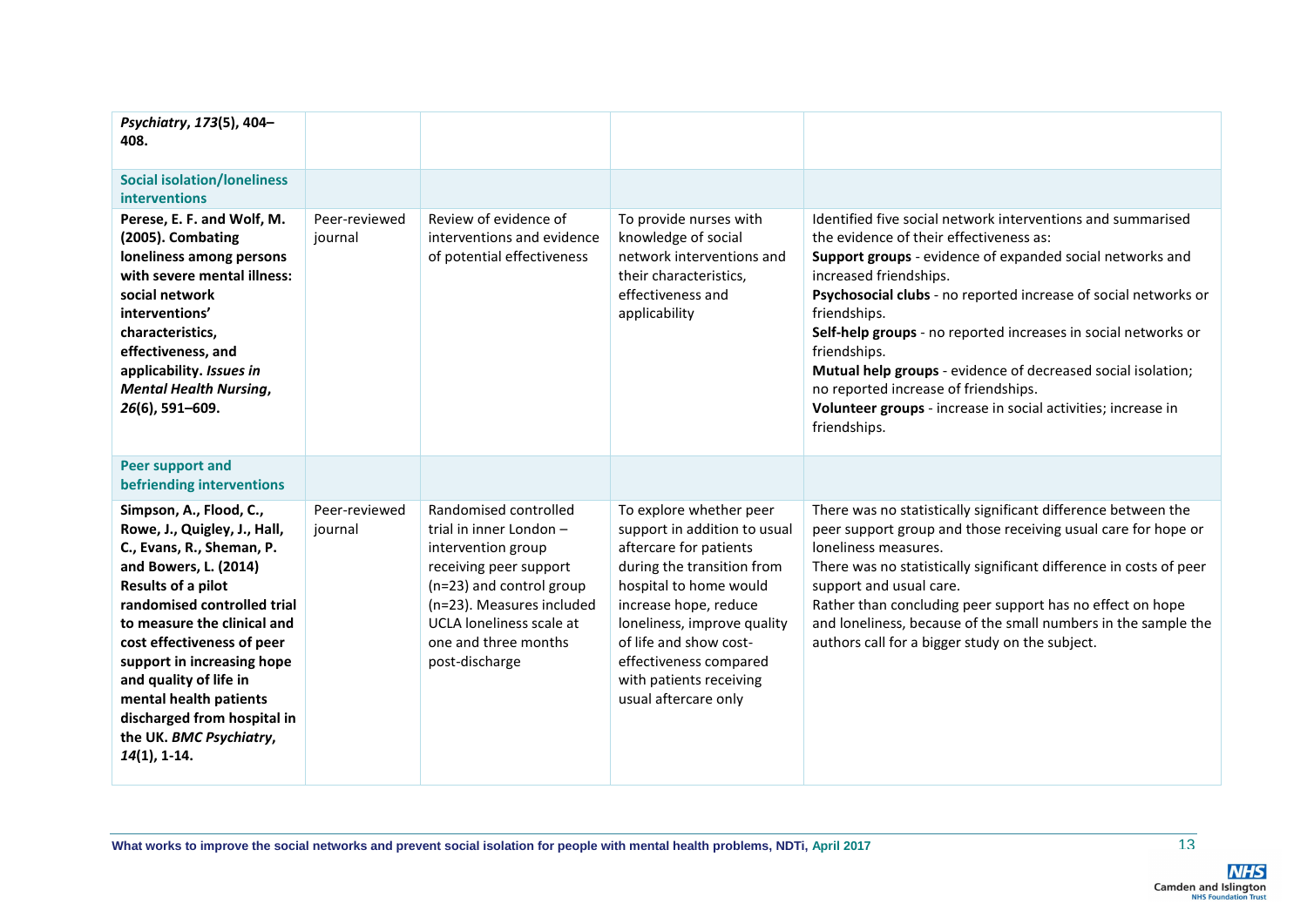| Trachtenberg, M.,<br>Parsonage, M., Shepherd,<br>G. and Boardman, J.<br>(2013). Peer support in<br>mental health care: Is it<br>good value for money?<br><b>London: Centre for Mental</b><br>Health.                                                                                               | Report                   | Review of six studies                                                                                                                                         | To look at the evidence on<br>the value for money of peer<br>support (support from<br>people with lived<br>experience, either instead<br>of or in addition to<br>traditional staff)                                                                                                                                      | Part of the report reviews the evidence of the general<br>effectiveness of peer support and finds that in both cross-<br>sectional and longitudinal studies, patients receiving peer<br>support have shown improvements in community integration<br>and social functioning.                                                                                                                                                                                       |
|----------------------------------------------------------------------------------------------------------------------------------------------------------------------------------------------------------------------------------------------------------------------------------------------------|--------------------------|---------------------------------------------------------------------------------------------------------------------------------------------------------------|--------------------------------------------------------------------------------------------------------------------------------------------------------------------------------------------------------------------------------------------------------------------------------------------------------------------------|-------------------------------------------------------------------------------------------------------------------------------------------------------------------------------------------------------------------------------------------------------------------------------------------------------------------------------------------------------------------------------------------------------------------------------------------------------------------|
| Mead, N., Lester, H., Chew-<br>Graham, C., Gask, L. and<br>Bower, P. (2010). Effects of<br>befriending on depressive<br>symptoms and distress:<br>systematic review and<br>meta-analysis. The British<br><b>Journal of Psychiatry: The</b><br><b>Journal of Mental Science,</b><br>196(2), 96-101. | Peer-reviewed<br>journal | Review and meta-analysis<br>of randomised controlled<br>trials of befriending<br>interventions (n=24), since<br>1980, worldwide                               | To examine the<br>effectiveness of befriending<br>on the treatment of<br>emotional distress and<br>depressive symptoms                                                                                                                                                                                                   | Compared with usual or no treatment, befriending had a<br>modest but significant effect on depressive symptoms and<br>emotional distress in the short and long term.<br>Provision of befriending through the NHS could have many<br>advantages for individuals, mental health services and the<br>wider health economy. Befriending could offer a preventive<br>strategy for individuals at risk of developing mental health<br>problems.                         |
| <b>Activity or occupation</b><br><b>based interventions</b>                                                                                                                                                                                                                                        |                          |                                                                                                                                                               |                                                                                                                                                                                                                                                                                                                          |                                                                                                                                                                                                                                                                                                                                                                                                                                                                   |
| Bragg, R., Wood, C. and<br>Barton, J. (2013). Ecominds<br>effects on mental<br>wellbeing: An evaluation<br>for Mind. London: Mind.                                                                                                                                                                 | Evaluation<br>report     | Pre and Post<br>questionnaires of<br>participants in the<br>Ecominds scheme (n=515)<br>and a sub-sample of nine<br>Ecominds projects in more<br>depth (n=287) | To evaluate Mind's<br>Ecomind scheme (130<br>ecotherapy projects which<br>comprise of nature-based<br>facilitated and structured<br>interventions, in which<br>12,071 people living with<br>mental health problems<br>participated), focusing on<br>impact on wellbeing, social<br>inclusion and connection to<br>nature | Social inclusion - there was a statistically significant increase in<br>participants' social engagement and support score between<br>beginning and end of participation in the schemes evaluated in<br>depth. 81% of the beneficiaries showed an increase in the<br>frequency of getting involved in community activities after<br>being involved in the project. More people felt they belonged<br>to the community after they had been involved in the project. |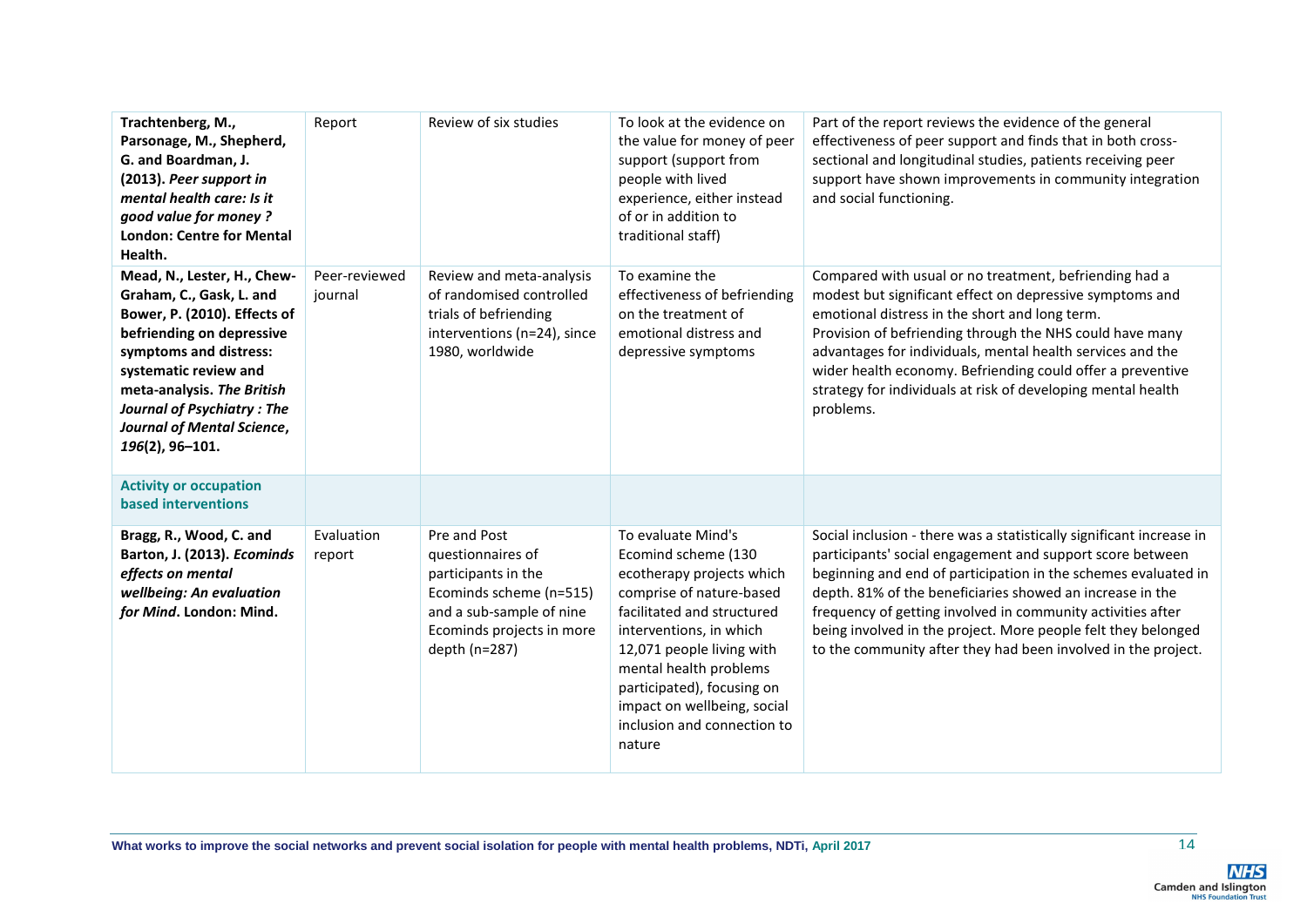| Darongkamas, J., Scott, H.<br>and Taylor, E. (2011). Kick-<br>starting Men's Mental<br><b>Health: An Evaluation of</b><br>the Effect of Playing<br><b>Football on Mental Health</b><br>Service Users' Well-Being.<br><b>International Journal of</b><br><b>Mental Health Promotion,</b><br>$13(3)$ , 14-21.                             | Peer-reviewed<br>journal | Mixed-methods -<br>quantitative questionnaire<br>using Likert scales (n=10)<br>and open ended questions,<br>semi-structured interviews<br>(n=10) of participants of a<br>football team                                                                                                                   | To examine how the lives of<br>regular players in a football<br>team for men with mental<br>health problems are<br>affected by their<br>involvement in terms of<br>social isolation, confidence,<br>attitudes, family life,<br>physical health and mental<br>health | One of the key findings was that playing football promoted<br>social inclusion and reduced social isolation, particularly<br>through experiencing camaraderie with the team, socialising<br>with team members, developing new friendships with the<br>other players, and socialising outside of the football club.                                                                                                                                                                     |
|-----------------------------------------------------------------------------------------------------------------------------------------------------------------------------------------------------------------------------------------------------------------------------------------------------------------------------------------|--------------------------|----------------------------------------------------------------------------------------------------------------------------------------------------------------------------------------------------------------------------------------------------------------------------------------------------------|---------------------------------------------------------------------------------------------------------------------------------------------------------------------------------------------------------------------------------------------------------------------|----------------------------------------------------------------------------------------------------------------------------------------------------------------------------------------------------------------------------------------------------------------------------------------------------------------------------------------------------------------------------------------------------------------------------------------------------------------------------------------|
| Ramon, S., Griffiths, C.A,<br>Nieminen, I., Pedersen, M.<br>and Dawson, I. (2011).<br><b>Towards social inclusion</b><br>through lifelong learning in<br>mental health: analysis of<br>change in the lives of the<br><b>EMILIA project service</b><br>users. The International<br><b>Journal of Social</b><br>Psychiatry, 57(3), 211-23 | Peer-reviewed<br>journal | A Pre and Post case study<br>of participation in a lifelong<br>learning project for people<br>with schizophrenia, schizo-<br>affective or bipolar<br>disorder. Semi-structured<br>interviews (n=27 at<br>baseline, n=21 at follow-<br>up), and self-reports<br>(n=138 at baseline, n=99 at<br>follow-up) | To examine changes in key<br>areas of the lives of mental<br>health service users across<br>eight European mental<br>health sites (including<br>London) running an EU-<br>funded Emilia project<br>aimed at increasing lifelong<br>learning                         | Interviewees experienced an improved social life and new<br>social contacts. In self-reports, social networking was the most<br>frequent area where things were reported to be going well.<br>There was similarity across all sites despite different<br>socioeconomic and cultural differences, suggesting viability of<br>the approach used in the projects.                                                                                                                         |
| Farrell, C. and Bryant, W.<br>(2009). Voluntary work for<br>adults with mental health<br>problems: A route to<br>inclusion? A review of the<br>literature. British Journal<br>of Occupational Therapy,<br>72(April), 163-173.                                                                                                           | Peer-reviewed<br>journal | Literature review                                                                                                                                                                                                                                                                                        | To review the evidence<br>base for the use of<br>volunteering to promote<br>social inclusion for people<br>with mental health<br>problems and discuss the<br>implications for<br>occupational therapy                                                               | Although voluntary work is promoted as a useful means of<br>improving mental health and promoting social inclusion, there<br>is currently little evidence to support this and much of what<br>exists is methodologically flawed.<br>Some evidence appears to indicate that people with mental<br>health problems may face additional barriers such as stigma<br>and discrimination - there is potential for volunteering to be<br>socially exclusive and detrimental to mental health. |

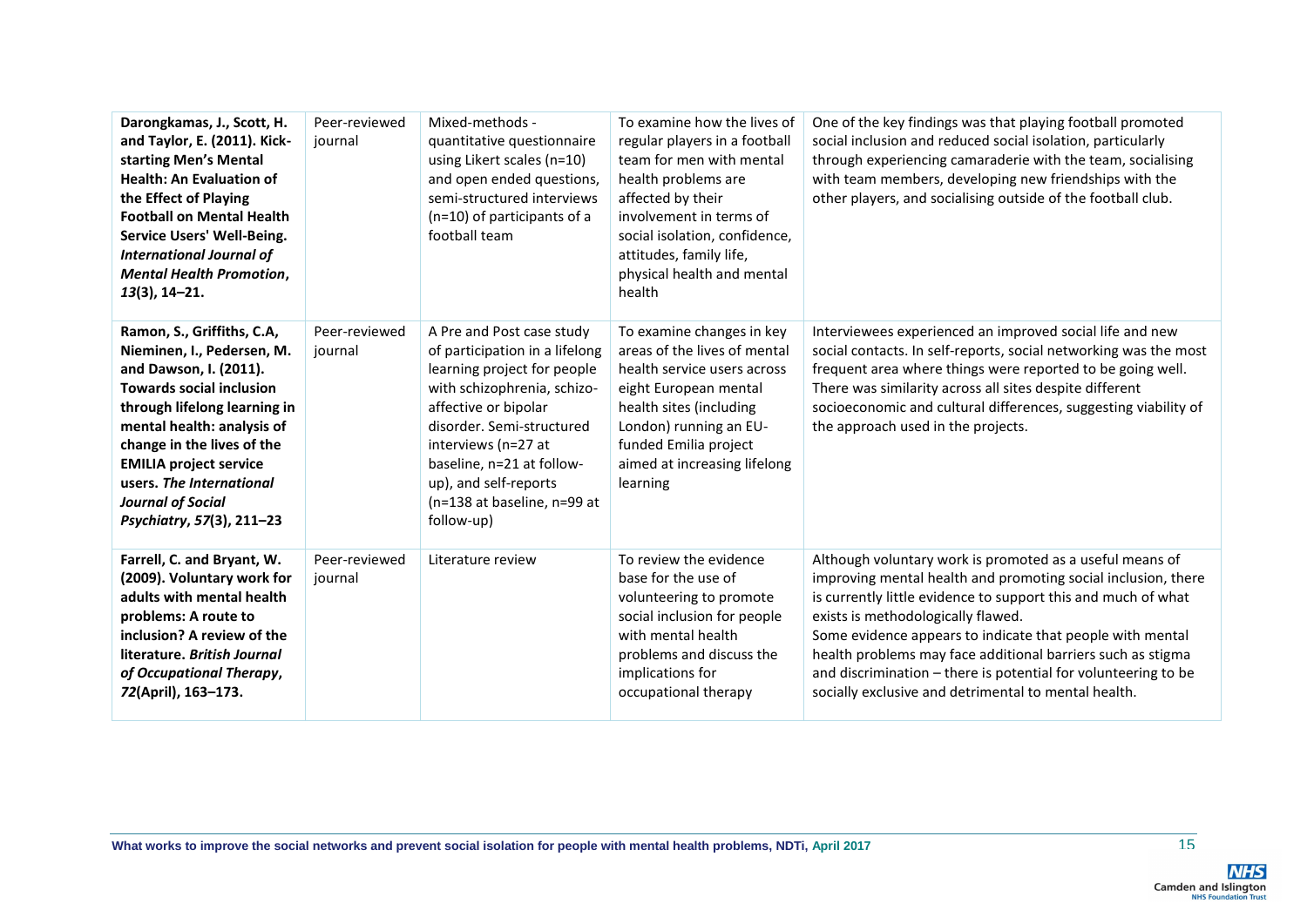| Fieldhouse, J. (2003). The        | Peer-reviewed | Qualitative in-depth semi-  | To explore the experiences, | Findings related to social isolation:                           |
|-----------------------------------|---------------|-----------------------------|-----------------------------|-----------------------------------------------------------------|
| <b>Impact of an Allotment</b>     | journal       | structured interviews (n=9) | meaning and impact of       | Engagement was compared favourably to previous experiences      |
| <b>Group on Mental Health</b>     |               | with people with a serious  | involvement with an         | of social isolation and inactivity. Participants described the  |
| <b>Clients' Health, Wellbeing</b> |               | mental health problem       | allotment group for         | benefits of regular access to a social network characterised by |
| and Social Networking.            |               |                             | individuals with a mental   | friendships and reciprocal goals.                               |
| <b>British Journal of</b>         |               |                             | health problem              | Working on the allotments was an enabler of social inclusion -  |
| <b>Occupational Therapy,</b>      |               |                             |                             | it is an access point into the community through contact with   |
| 66(July), 286-296.                |               |                             |                             | other allotment owners interacting on common issues.            |
|                                   |               |                             |                             |                                                                 |